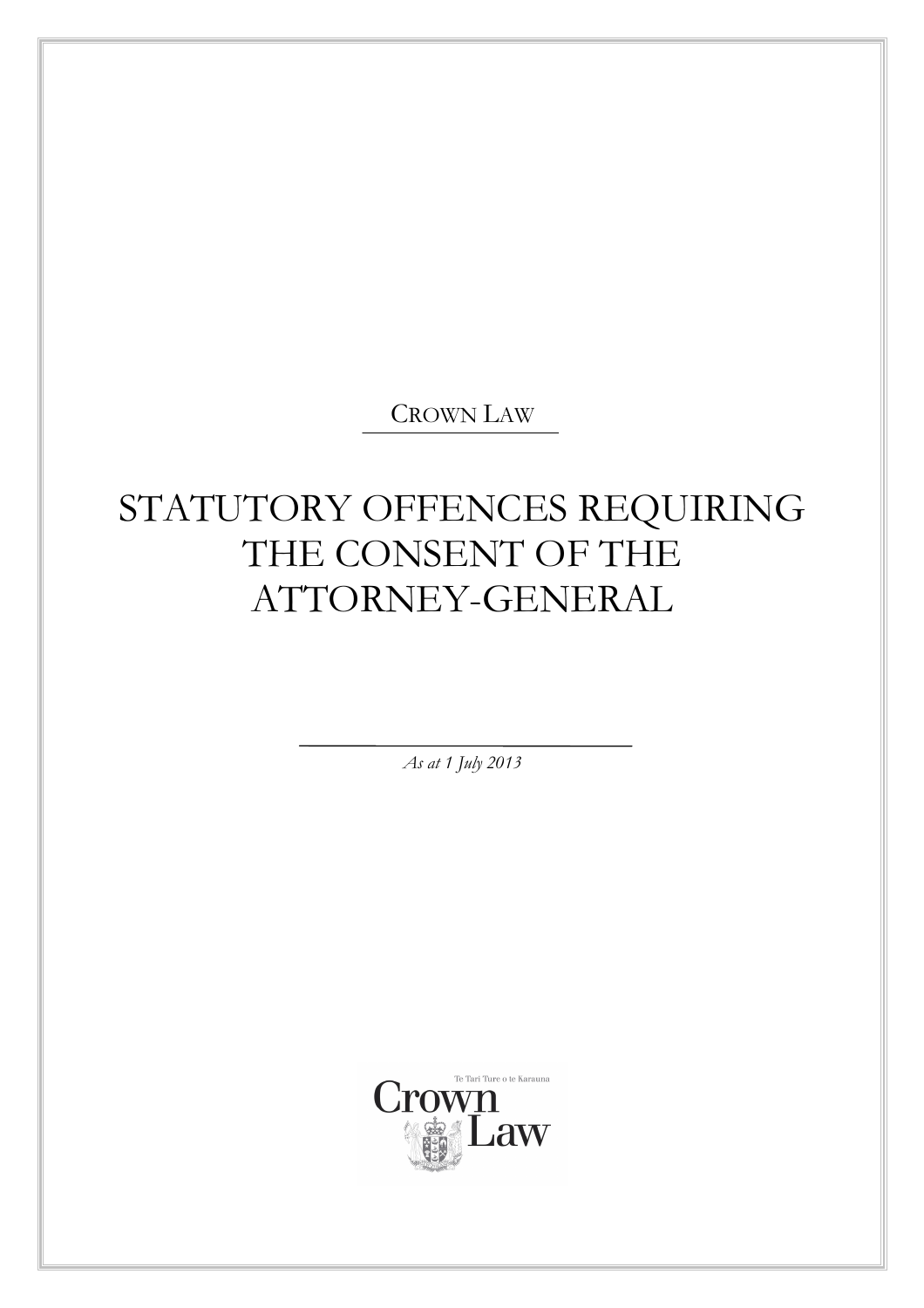| <b>Antarctica Act 1960</b>                             | s <sub>3</sub> |                 | Offences in Ross Dependency or any part of<br>Antarctica other than the Ross Dependency not<br>within the jurisdiction of any country committed<br>by a New Zealand citizen or a person ordinarily<br>resident in New Zealand.                                                                                            |
|--------------------------------------------------------|----------------|-----------------|---------------------------------------------------------------------------------------------------------------------------------------------------------------------------------------------------------------------------------------------------------------------------------------------------------------------------|
| Antarctica (Environment)<br><b>Protection Act 1994</b> | $\sigma$ 6     |                 | Contravention of the Act by a person not a<br>New Zealand citizen or ordinarily resident in<br>New Zealand, where contravention of the Act<br>occurs anywhere in Antarctica outside the Ross<br>Dependency or on a ship or aircraft that is not a<br>New Zealand ship or aircraft.                                        |
| <b>Armed Forces Discipline Act</b><br>1971             | s 74           | or bigamy.      | Offences against the civil law of New Zealand<br>where a person subject to the Act may not be<br>tried by Court Martial for an offence against the<br>section alleged to have been committed in<br>New Zealand if the corresponding civil offence is<br>treason, murder, manslaughter, sexual violation,                  |
| <b>Aviation Crimes Act 1972</b>                        | s 18           |                 | To prosecute for $-$                                                                                                                                                                                                                                                                                                      |
|                                                        |                | s <sub>3</sub>  | Hijacking                                                                                                                                                                                                                                                                                                                 |
|                                                        |                | s <sub>4</sub>  | Acts committed in connection with<br>hijacking.                                                                                                                                                                                                                                                                           |
|                                                        |                | s <sub>5</sub>  | Other offences, e.g. violence on board<br>an aircraft.                                                                                                                                                                                                                                                                    |
|                                                        |                | s <sub>5A</sub> | Violence occurring in international<br>airports.                                                                                                                                                                                                                                                                          |
|                                                        |                | s 11            | Taking firearms/explosives on aircraft.                                                                                                                                                                                                                                                                                   |
| <b>Civil Aviation Act 1990</b>                         | $s$ 65D        | Commencing      | proceedings<br>for<br>unruly<br>an<br>passenger offence committed on a foreign aircraft<br>outside of New Zealand.                                                                                                                                                                                                        |
| <b>Chemical Weapons</b><br>(Prohibition) Act 1996      | s <sub>5</sub> |                 | Extraterritorial application to offences under<br>Part 2 of the Act extending to acts done or<br>omitted to be done outside New Zealand by any<br>New Zealand citizen or person resident in<br>New Zealand or by any other person on board<br>any New Zealand ship or aircraft.<br>Consent<br>required to prosecute for - |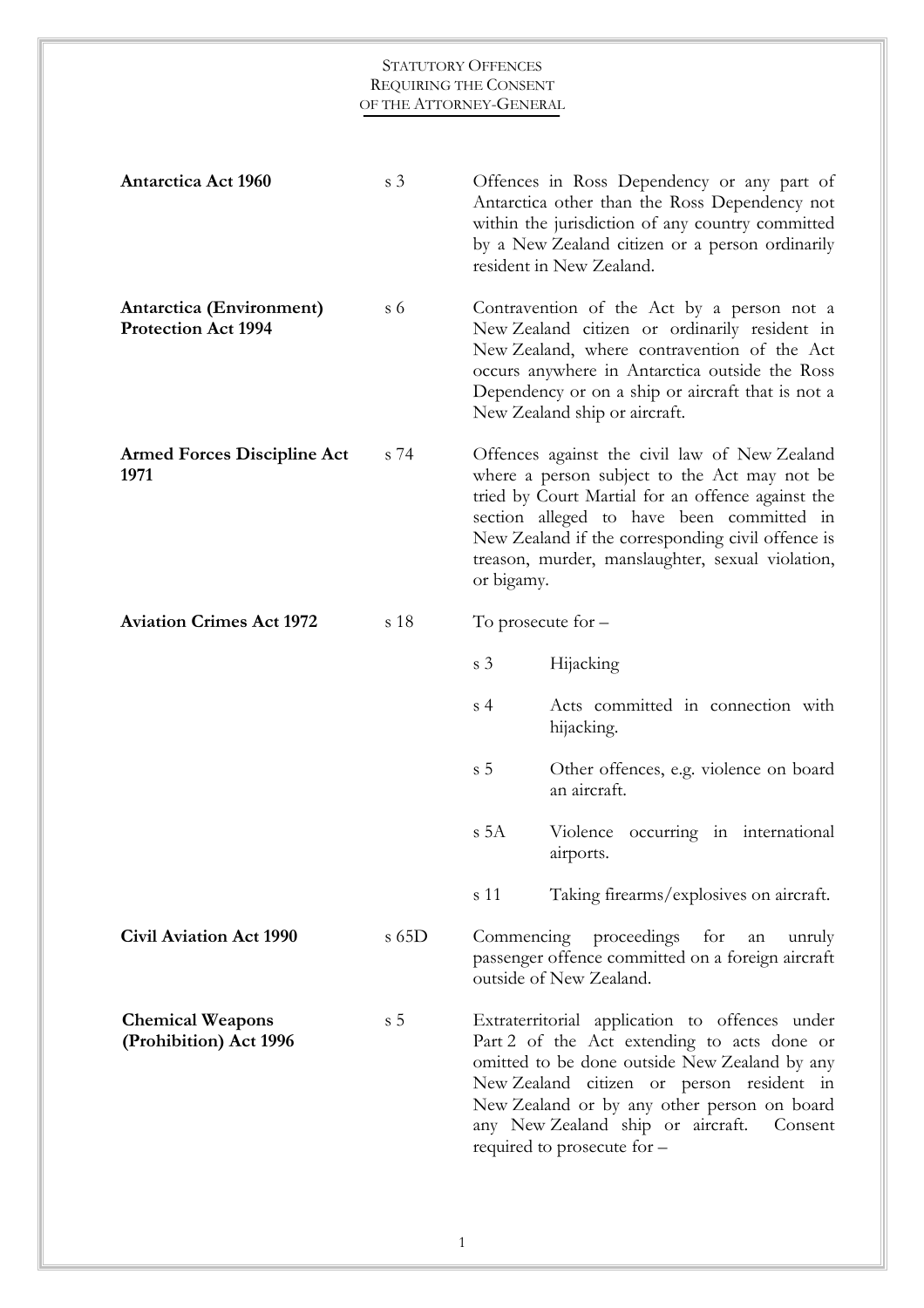|                                                                   |                | s 6            | Chemical Weapons.                                                                                                                                                                                                                                                                                                                                                                                                                       |
|-------------------------------------------------------------------|----------------|----------------|-----------------------------------------------------------------------------------------------------------------------------------------------------------------------------------------------------------------------------------------------------------------------------------------------------------------------------------------------------------------------------------------------------------------------------------------|
|                                                                   |                | s 7            | Forfeiture of chemical weapons.                                                                                                                                                                                                                                                                                                                                                                                                         |
|                                                                   |                | s <sub>8</sub> | Riot control agents.                                                                                                                                                                                                                                                                                                                                                                                                                    |
|                                                                   |                | s 9            | chemicals<br>Toxic<br>contained<br>in<br>Schedule 1.                                                                                                                                                                                                                                                                                                                                                                                    |
|                                                                   |                | s 10           | Import and export of toxic chemicals<br>and precursors.                                                                                                                                                                                                                                                                                                                                                                                 |
|                                                                   |                | s 11           | Application of Customs and Excise<br>Act 1996.                                                                                                                                                                                                                                                                                                                                                                                          |
| Children, Young Persons &<br><b>Their Families Act 1989</b>       | s 446B         |                | The Attorney-General must be consulted before<br>proceedings commenced against person for<br>offences under s 446B of the Act which relate to<br>a child subject to certain protection orders or<br>proceedings under Part 3A of the Act; where the<br>offending under s 446 is alleged to have occurred<br>partly or wholly outside New Zealand, and for<br>which the offender has not been prosecuted in<br>the place of the offence. |
| <b>Companies (Bond Holders</b><br>Incorporation) Act 1934 to 1935 | s <sub>3</sub> |                | Statements requiring to be delivered to Registrar<br>of Companies by bond issuing companies.                                                                                                                                                                                                                                                                                                                                            |
| <b>Continental Shelf Act 1964</b>                                 | s 7            |                | Application of criminal and civil law relates to<br>acts about installations or devices associated with<br>the continental shelf in connection with the<br>exploration of the continental shelf or the<br>exploitation of its natural resources acts deems<br>such acts to have taken place in New Zealand.                                                                                                                             |
| <b>Cook Islands Act 1915</b>                                      | s 155          |                | Prosecution of offences committed in the Cook<br>Islands by offenders found in New Zealand,<br>where the offence is provided for by the laws of<br>the Cook Islands; the criminal jurisdiction of the<br>High Court of New Zealand to be exercised as if<br>the offence were committed in New Zealand.                                                                                                                                  |
|                                                                   |                |                |                                                                                                                                                                                                                                                                                                                                                                                                                                         |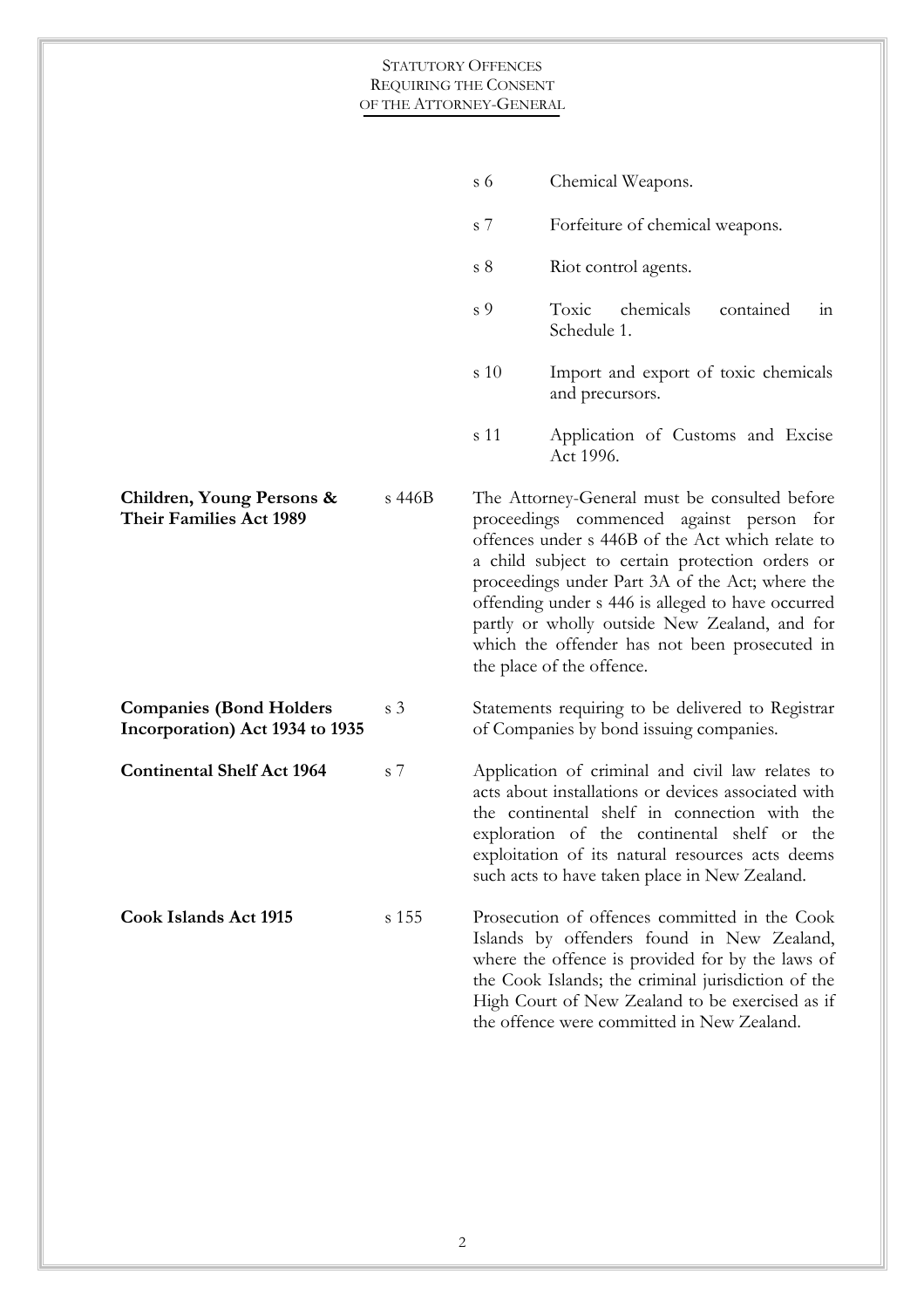| Crimes Act 1961 | $\rm s$ 7B      | Suppression Act.                      | Extraterritorial jurisdiction claimed under s 7A<br>over NZ citizens charged with certain offences:<br>people smuggling, migrant trafficking, sexual<br>exploitation, money-laundering etc and any<br>Crimes Act offence committed in the course of<br>carrying out a "terrorist act" under the Terrorism |
|-----------------|-----------------|---------------------------------------|-----------------------------------------------------------------------------------------------------------------------------------------------------------------------------------------------------------------------------------------------------------------------------------------------------------|
|                 | ss $8 &$<br>400 | Zealand.                              | Jurisdiction in respect of offences punishable by<br>two or more years imprisonment allegedly<br>committed on ships or aircraft beyond New                                                                                                                                                                |
|                 | s 8A            | persons<br>imprisonment.              | Extraterritorial jurisdiction in respect of certain<br>diplomatic or consular<br>subject to<br>immunity or family member, staff member or<br>State Sector employee for alleged offending of<br>crimes punishable in NZ by more than one year's                                                            |
|                 | s 78B           |                                       | Attorney-General's<br>required<br>for<br>consent<br>prosecution of espionage (s)<br>78), wrongful<br>communication, retention or copying of official<br>information with intent to prejudice the security<br>or defence of New Zealand (s 78A).                                                           |
|                 | s 106           | Attorney-General's<br>prosecution of: | required<br>for<br>consent                                                                                                                                                                                                                                                                                |
|                 |                 | s 100                                 | Judicial corruption.                                                                                                                                                                                                                                                                                      |
|                 |                 | s 101                                 | Bribery of judicial officer.                                                                                                                                                                                                                                                                              |
|                 |                 | s 104                                 | Corruption and bribery of law<br>enforcement officer.                                                                                                                                                                                                                                                     |
|                 |                 | s 105                                 | Corruption and bribery of an official.                                                                                                                                                                                                                                                                    |
|                 |                 | s 105A                                | Corrupt use of official information.                                                                                                                                                                                                                                                                      |
|                 |                 | s 105B                                | disclosure<br>of personal<br>Use<br><b>or</b><br>information disclosed in breach of<br>s 105A.                                                                                                                                                                                                            |
|                 |                 | s 105C                                | Bribery of foreign public official.                                                                                                                                                                                                                                                                       |
|                 |                 | s 105D                                | Bribery outside New Zealand of<br>foreign public official.                                                                                                                                                                                                                                                |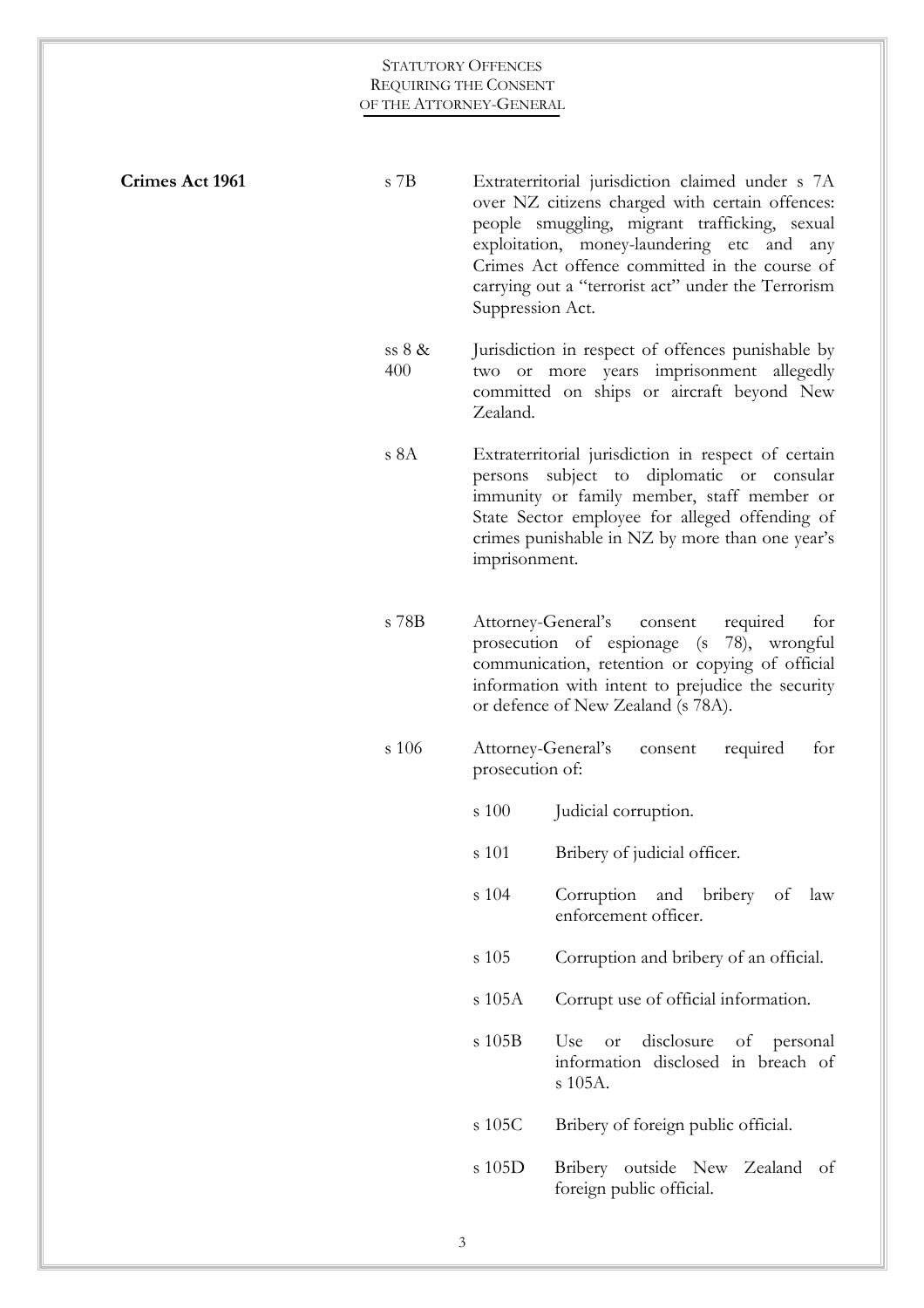|                                                                                                                 | s 123           | Blasphemous libel.                                                                                                                                                                                      |
|-----------------------------------------------------------------------------------------------------------------|-----------------|---------------------------------------------------------------------------------------------------------------------------------------------------------------------------------------------------------|
|                                                                                                                 | s 124           | Distribution or exhibition of indecent matter.                                                                                                                                                          |
|                                                                                                                 | s 144B          | Sexual conduct with children and young persons<br>outside New Zealand under s 144A.                                                                                                                     |
|                                                                                                                 | s 230           | Taking, obtaining or copying trade secrets.                                                                                                                                                             |
| <b>Criminal Procedure Act 2011</b>                                                                              | s 25            | Consent of the Solicitor-General required to file a<br>charging document for certain category 1, 2 and 3<br>offences<br>than<br>5<br>after<br>years<br>their<br>more<br>commission.                     |
|                                                                                                                 | s 151           | Consent of the Solicitor-General is required<br>before a prosecutor can apply to the High Court<br>for a retrial order on the basis of a tainted<br>acquittal.                                          |
|                                                                                                                 | S 153           | Consent of the Solicitor-General required before<br>a constable may exercise certain powers in the<br>course of investigating whether an acquitted<br>person has committed a specified serious offence. |
| <b>Crimes</b> (Internationally                                                                                  | s <sub>14</sub> | To prosecute for $-$                                                                                                                                                                                    |
| <b>Protected Persons, United</b><br><b>Nations and Associated</b><br><b>Personnel and Hostages) Act</b><br>1980 |                 | s <sub>3</sub><br>Crimes against persons.                                                                                                                                                               |
|                                                                                                                 |                 | Crimes against premises or vehicles.<br>s <sub>4</sub>                                                                                                                                                  |
|                                                                                                                 |                 | s <sub>5</sub><br>Threats against such persons.                                                                                                                                                         |
|                                                                                                                 |                 | Threats against such premises or<br>s <sub>6</sub><br>vehicles.                                                                                                                                         |
|                                                                                                                 |                 | s <sub>8</sub><br>Hostage-taking as these crimes relate<br>to the named persons in the title of<br>the Act.                                                                                             |
| <b>Crimes and Misconduct</b><br>(Overseas Operations) Act<br>2004                                               | $s \ 5(3)$      | Consent to prosecution certain members of<br>overseas operation forces for certain acts and<br>omissions occurring while overseas that would<br>constitute offences if committed in New Zealand.        |
| <b>Crimes of Torture Act 1989</b>                                                                               | s 12            | Consent required for prosecutions under $s$ 3 –<br>acts of torture or procuring torture by a person<br>who is a public official or acting in an official<br>capacity.                                   |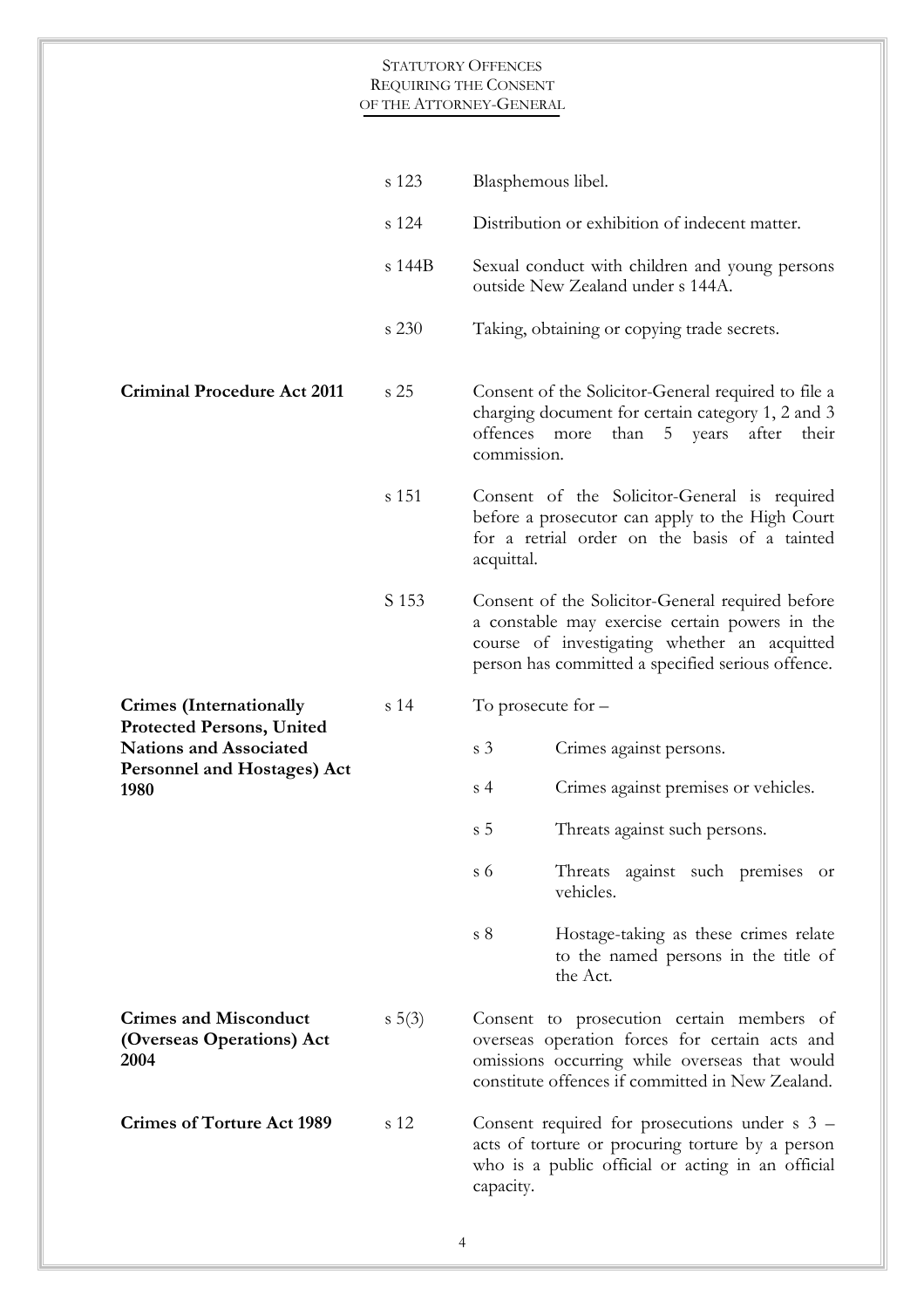| Films, Videos and Publications<br><b>Classification Act 1993</b> | s 144   |        | To prosecute for offences involving objectionable<br>or restricted publications -                            |
|------------------------------------------------------------------|---------|--------|--------------------------------------------------------------------------------------------------------------|
|                                                                  |         | s 123  | Strict liability offences relating to<br>objectionable publications (subject to<br>ss 124A and 128).         |
|                                                                  |         | s 124  | Knowledge<br>offences<br>relating<br>to<br>objectionable publications (subject to<br>ss 124A and 128).       |
|                                                                  |         | s 125  | Strict liability offences<br>involving<br>restricted publications.                                           |
|                                                                  |         | s 126  | Knowledge offences<br>relating<br>to<br>restricted publications.                                             |
|                                                                  |         | s 127  | Offence of exhibiting or displaying an<br>objectionable publication to persons<br>under the age of 18 years. |
|                                                                  |         | s 129  | Offence of exhibiting or displaying an<br>objectionable publication in public<br>place.                      |
|                                                                  |         | s 131  | objectionable<br>Offence to<br>possess<br>publication.                                                       |
|                                                                  |         | s 131A | Knowledge<br>offences<br>relating<br>to<br>of<br>possession<br>objectionable<br>publications.                |
|                                                                  |         | s 133  | Contravention of serial publication<br>order or interim restriction order.                                   |
| <b>Fisheries Act 1996</b>                                        | s 113ZE |        | To prosecute for $-$                                                                                         |
|                                                                  |         | s 113A | Illegal fishing or transportation in a<br>fisheries jurisdiction of a foreign<br>country.                    |
|                                                                  |         | s 113E | Unlawful use of a foreign vessel on<br>high seas by New Zealand nationals.                                   |
| Flags, Emblems & Names                                           | s 25    |        | To prosecute for $-$                                                                                         |
| <b>Protection Act 1981</b>                                       |         | s 11   | Offences involving New Zealand flag.                                                                         |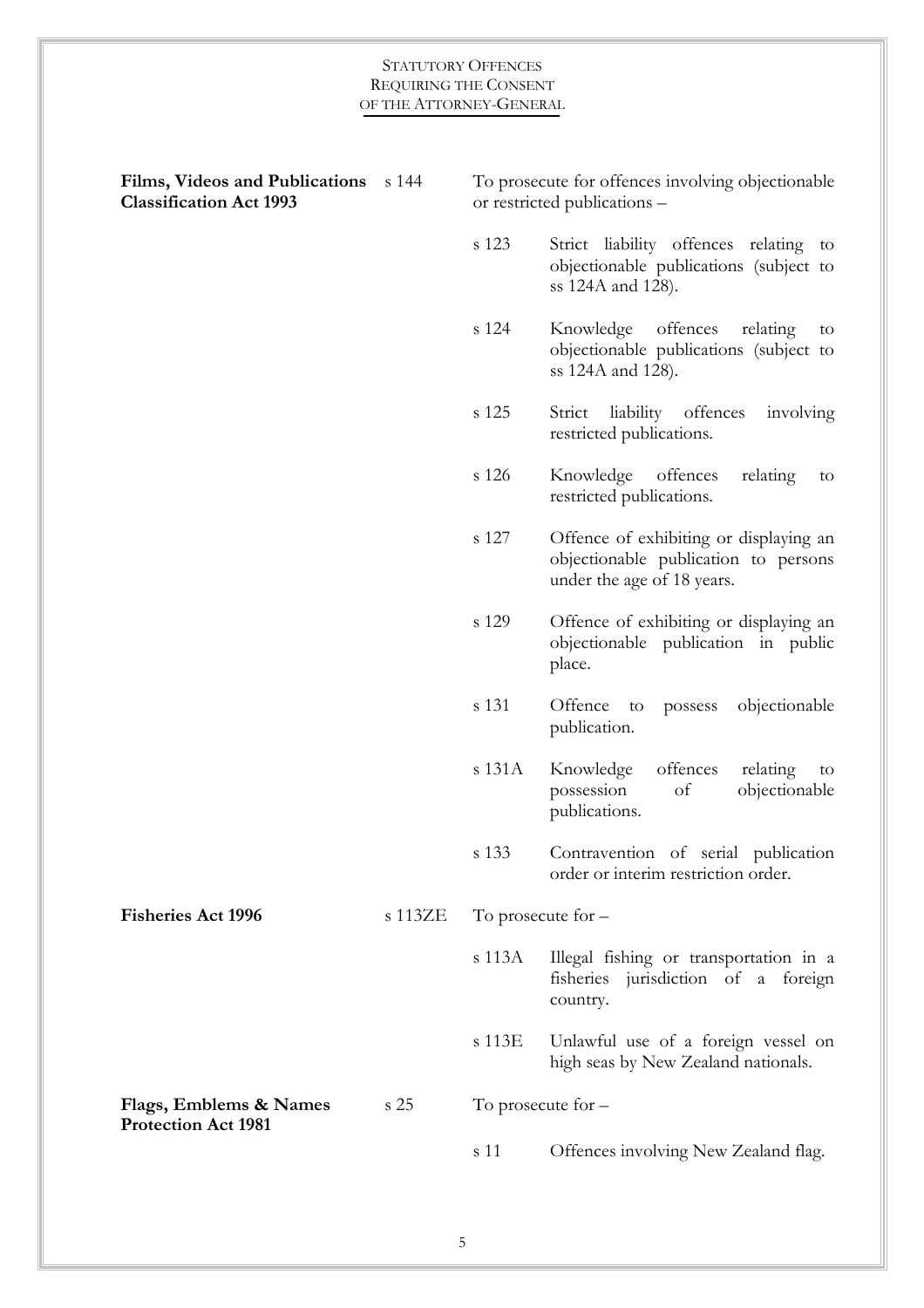|                                                                    |                 | s 12     | Unauthorised use<br>of Royal<br>and<br>vice-regal emblems.                                                                                                                           |
|--------------------------------------------------------------------|-----------------|----------|--------------------------------------------------------------------------------------------------------------------------------------------------------------------------------------|
|                                                                    |                 | s 13     | Unauthorised use of State emblems.                                                                                                                                                   |
|                                                                    |                 | s 14     | Unauthorised use of words suggesting<br>Royal or government patronage.                                                                                                               |
|                                                                    |                 | s 15     | Advertisements claiming government<br>patronage.                                                                                                                                     |
| <b>Geneva Conventions Act 1958</b>                                 | s <sub>3</sub>  | emblems. | Grave breaches of Conventions or First Protocol;<br>s 8 unauthorised use of Red Cross and other                                                                                      |
| Human Rights Act 1993                                              | ss 132 &<br>135 |          | Inciting racial disharmony (s 131); and access by<br>the public to places, vehicles and facilities (s134).                                                                           |
| <b>Inspector-General of</b><br>Intelligence & Security Act<br>1996 | ss 28 &<br>29   |          | Breaches of secrecy by current/former Inspector-<br>Generals or staff members (s 28); and publication<br>of various materials relating to the office (s 29).                         |
| Intelligence & Security<br><b>Committee Act 1996</b>               | s 20            |          | Unauthorised making or disclosure of records<br>relating to the Committee by<br>Committee<br>members or associated persons (except in<br>performance of their duties under the Act). |
| <b>International Crimes and</b>                                    | s 13            |          | To prosecute for $-$                                                                                                                                                                 |
| <b>International Criminal Court</b><br><b>Act 2000</b>             |                 | s 9      | Genocide or conspiracy to commit<br>genocide in NZ or elsewhere.                                                                                                                     |
|                                                                    |                 | s 10     | Crimes against humanity in NZ or<br>elsewhere.                                                                                                                                       |
|                                                                    |                 | s 11     | War crimes in NZ or elsewhere.                                                                                                                                                       |
|                                                                    | s 22            |          | To prosecute under -                                                                                                                                                                 |
|                                                                    |                 | s 15     | Corruption of Judge, where offence is<br>that Judge (or Registrar or Deputy<br>Registrar) accepts or obtains bribe for<br>themselves or others in NZ or<br>elsewhere.                |
|                                                                    |                 | s 16     | Bribery of Judge by any person giving,<br>offering or agreeing to bribe in NZ or<br>elsewhere.                                                                                       |
|                                                                    |                 |          |                                                                                                                                                                                      |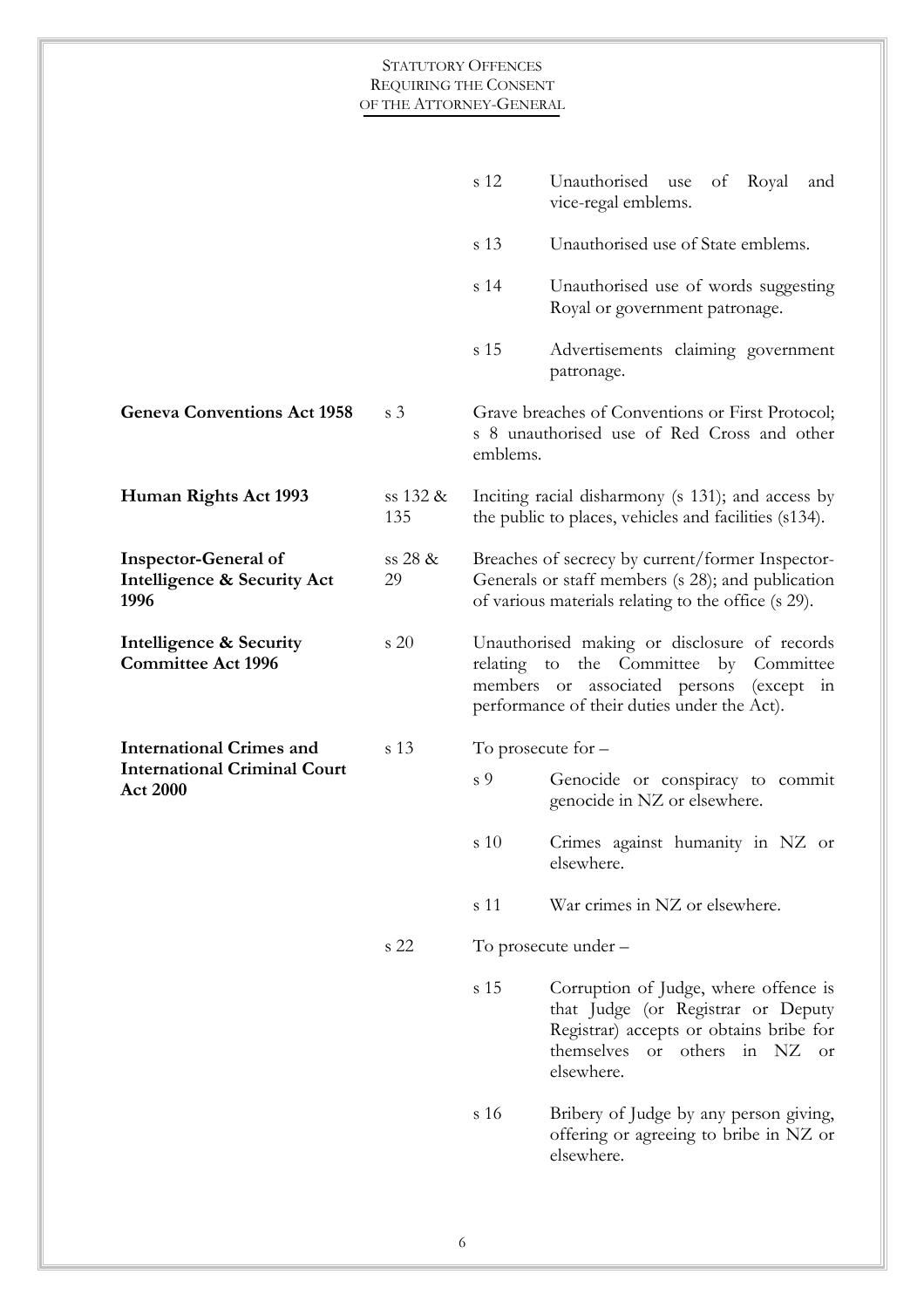| <b>STATUTORY OFFENCES</b>    |
|------------------------------|
| <b>REQUIRING THE CONSENT</b> |
| OF THE ATTORNEY-GENERAL      |

|                                    |       | s 17           | Corruption and bribery of official of<br>the ICC for an act done or omitted in<br>NZ or elsewhere.                                                                                                                                              |
|------------------------------------|-------|----------------|-------------------------------------------------------------------------------------------------------------------------------------------------------------------------------------------------------------------------------------------------|
|                                    |       | s 18           | Any person giving false evidence in a<br>proceeding of the ICC in NZ or<br>elsewhere.                                                                                                                                                           |
|                                    |       | s 19           | Any person who fabricates evidence<br>with intent to mislead in an ICC<br>proceeding in NZ or elsewhere.                                                                                                                                        |
|                                    |       | s 20           | Any person who conspires to defeat<br>justice in an ICC proceeding, request<br>or any matter relating to the Act.                                                                                                                               |
|                                    |       | s 21           | Interference with witnesses in an ICC<br>proceeding or with ICC officials.                                                                                                                                                                      |
| <b>Maritime Crimes Act 1999</b>    | s 17  |                | To prosecute under -                                                                                                                                                                                                                            |
|                                    |       | s <sub>4</sub> | Certain crimes relating to ships.                                                                                                                                                                                                               |
|                                    |       | s <sub>5</sub> | Certain<br>crimes<br>relating to<br>fixed<br>platforms.                                                                                                                                                                                         |
|                                    |       |                |                                                                                                                                                                                                                                                 |
| <b>Maritime Transport Act 1994</b> | s 224 |                | Consent required to commence prosecutions<br>under Parts 19 to 28 of the Act against natural<br>persons who are not NZ citizens or resident in<br>NZ where the acts allegedly done have occurred<br>beyond the territorial sea of New Zealand - |
|                                    |       | Part 19        | Protection of marine environment<br>from harmful substances.                                                                                                                                                                                    |
|                                    |       | Part 20        | Protection of marine environment<br>from hazardous ships, structures, and<br>offshore operations.                                                                                                                                               |
|                                    |       | Part 21        | Protection of marine environment<br>from<br>dumping,<br>incineration,<br>and<br>storing of wastes.                                                                                                                                              |
|                                    |       | Part 22        | Obligations and powers in relation to<br>marine protection documents.                                                                                                                                                                           |
|                                    |       | Part 23        | Plans and responses to protect marine<br>environment from marine oil spills.                                                                                                                                                                    |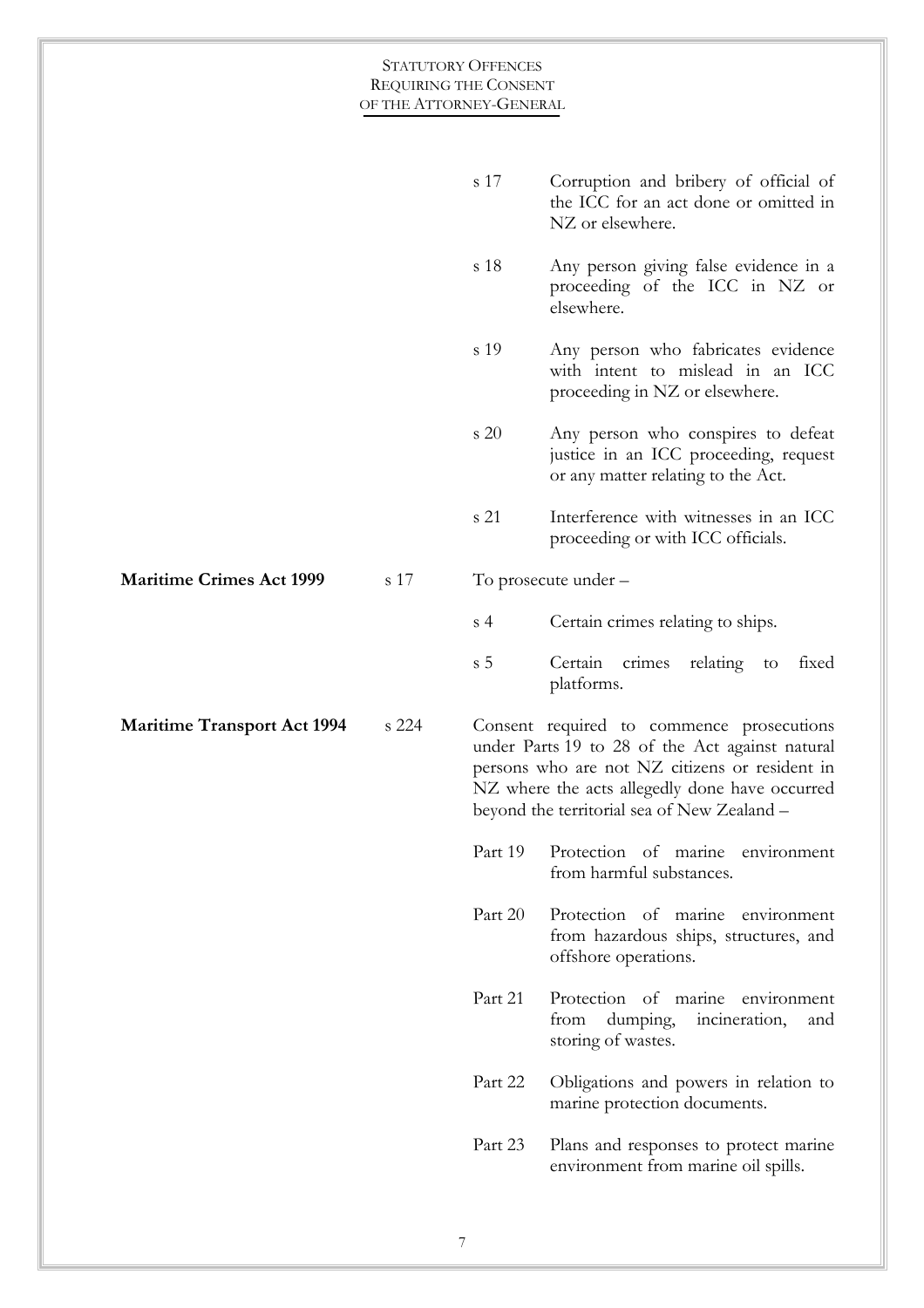|                                                                             |            | Part 24          | Financing plans and responses to<br>protect the marine environment from<br>marine oil spills.                                                                                                                                                       |
|-----------------------------------------------------------------------------|------------|------------------|-----------------------------------------------------------------------------------------------------------------------------------------------------------------------------------------------------------------------------------------------------|
|                                                                             |            | Part 25          | Civil liability for pollution of marine<br>environment.                                                                                                                                                                                             |
|                                                                             |            | Part 26          | Compensation from International Oil<br>Pollution Compensation Fund<br>for<br>pollution damage.                                                                                                                                                      |
|                                                                             |            | Part 27          | Making of marine protection rules and<br>regulations<br>and<br>taking<br>of<br>other<br>protect<br>marine<br>measures<br>to<br>environment.                                                                                                         |
|                                                                             |            | Part 28          | General offences and provisions in<br>relation to offences and appeals under<br>this Act.                                                                                                                                                           |
| <b>Mercenary Activities</b><br>(Prohibition) Act 2004                       | s 19       | Consent          | before<br>required<br>commencing<br>proceedings for any offence against this Act.                                                                                                                                                                   |
| <b>Misuse of Drugs Act 1975</b>                                             | s 28A      |                  | Offences committed outside New Zealand<br>against ss 6, 9, 12A, 12AB and 12B of the Act.                                                                                                                                                            |
|                                                                             | $s$ 34 $A$ |                  | Protection for undercover police officers against<br>prosecution for any offence under the Act or the<br>regulations while working in that capacity except<br>by leave of the Attorney-General.                                                     |
| New Zealand & Nuclear Free<br>Zone, Disarmament, & Arms<br>Control Act 1987 | s 15       | against the Act. | To prosecute for committing an offence,<br>conspiring or attempting to commit an offence                                                                                                                                                            |
| Nuclear-Test-Ban Act 1999                                                   | $\sigma$ 6 |                  | To prosecute New Zealand citizens, or any<br>person on a New Zealand ship or aircraft for<br>actions occurring outside New Zealand involving<br>carrying out, or participating in, nuclear weapon<br>test explosion or any other nuclear explosion. |
| Policing Act 2008                                                           | s 87       | NZ.              | To file a charging document in relation to<br>conduct which would constitute criminal offence<br>in NZ by police employee or other person who<br>are engaged in an overseas operation or outside                                                    |
|                                                                             | s 92       |                  | Trial in NZ for crimes committed outside NZ.                                                                                                                                                                                                        |